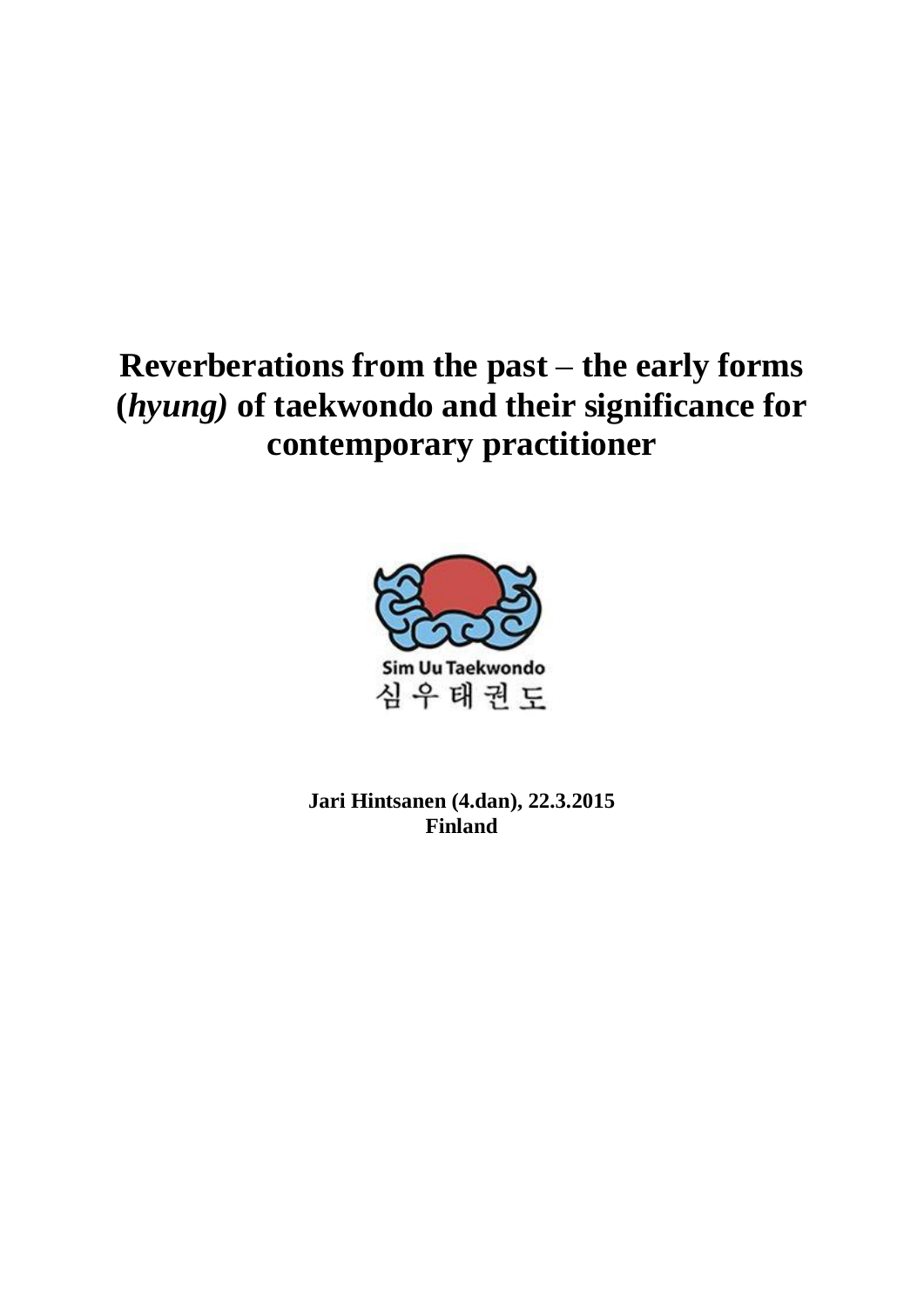## **Contents**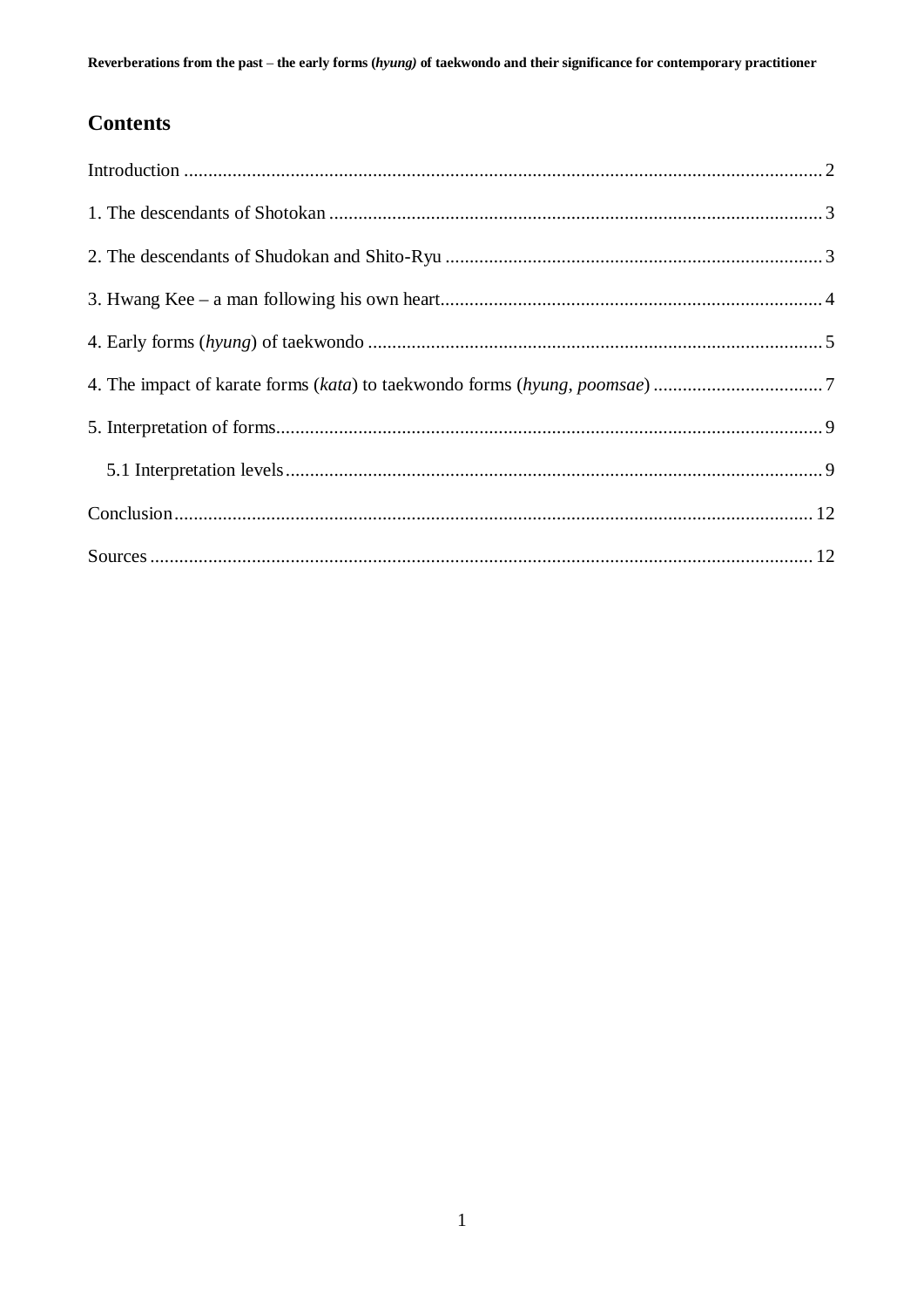#### **Introduction**

From the historical overview of taekwondo in *Taekwondo Textbook* published by Kukkiwon one quickly gets an impression that taekwondo would have developed in the absence of external influences on the Korean peninsula during a couple of thousand years. Although Korea has valiantly struggled to maintain its own identity while enduring the cultural invasion of the neighbours, China and Japan, cross-cultural influences have occurred. Several studies on the history of taekwondo reveal that it is born as a result from the interaction of many factors. Because of the traumatizing years of the WWII, Koreans have adamantly denied the Japanese impact to their culture and martial arts especially in official discourses. Despite of common rejections, Japanese karate has had significant impact to the development of modern Taekwondo.<sup>1</sup>

After the Japanese occupation (1905/1910–1945), at least four types of martial arts, deriving directly from Japan, existed in Korea and were known by their Korean names: *yudo* (judo), *kumdo* (kendo), *yusul* (jujutsu) and *kongsoodo* (karatedo).<sup>2</sup> The five major schools of martial arts were established during the final years of Japanese occupation and remained active until the Korean War (1950–1953) are: *Chung Do Kwan, Jido Kwan, Moo Duk Kwan, Chang Moo Kwan*  and *Song Moo Kwan*. 3 Except for Hwang Kee, (1914–2002) from Moo Duk Kwan, the founders of these schools had studied karate in Japan (e.g. *Shotokan*, *Shudokan* and *Shito-Ryu*). At the time of the schools' establishment, the martial skills their taught were not yet referred to as taekwondo, but were neither called as *karate.* The names used were, among others, *tangsoodo*, *kongsoodo* and *kwonbop*. Because the main teachers had their background in karate, it is not at all surprising that the teaching methods and techniques were also based on karate. However, each school had its own character and priorities.<sup>4</sup> For long time Taekwondo was known as "Korean karate", especially in the United States because of the immigrant Korean masters and their contribution to the spread of knowledge. Although new, original forms (*Taegeuk* 1-8, *Palgwe* 1-8 and *Yudanja*, 9 forms), were later developed into taekwondo, several movement sequences deriving from karate (for example *Pyong-Ahn* 1-5) and the various versions of them are still practiced in many taekwondo schools gyms. The main purpose of this study is to find out what benefits enthusiast or instructor of modern taekwondo can achieve by studying these old series based on karate more thoroughly.

1

*<sup>1</sup>On the* Taekwondo Instructor Course Textbook*, published by the Kukkiwon Taekwondo Academy, Japanese karate (2010, 14) is admitted to be the most important force in the development of modern taekwondo.* 

*<sup>2</sup> Burdick 1997, 35.* 

*<sup>3</sup> Burdick 1997, 35; Kang & Lee 1999; Lee 2001, 26; Cook 2001, 136; Madis 2003,191; Cook 2006, 20; Korea Foundation 2013, 40-43.* 

*<sup>4</sup>Madis 2003, 191, 198; O' Neill 2009, 77.*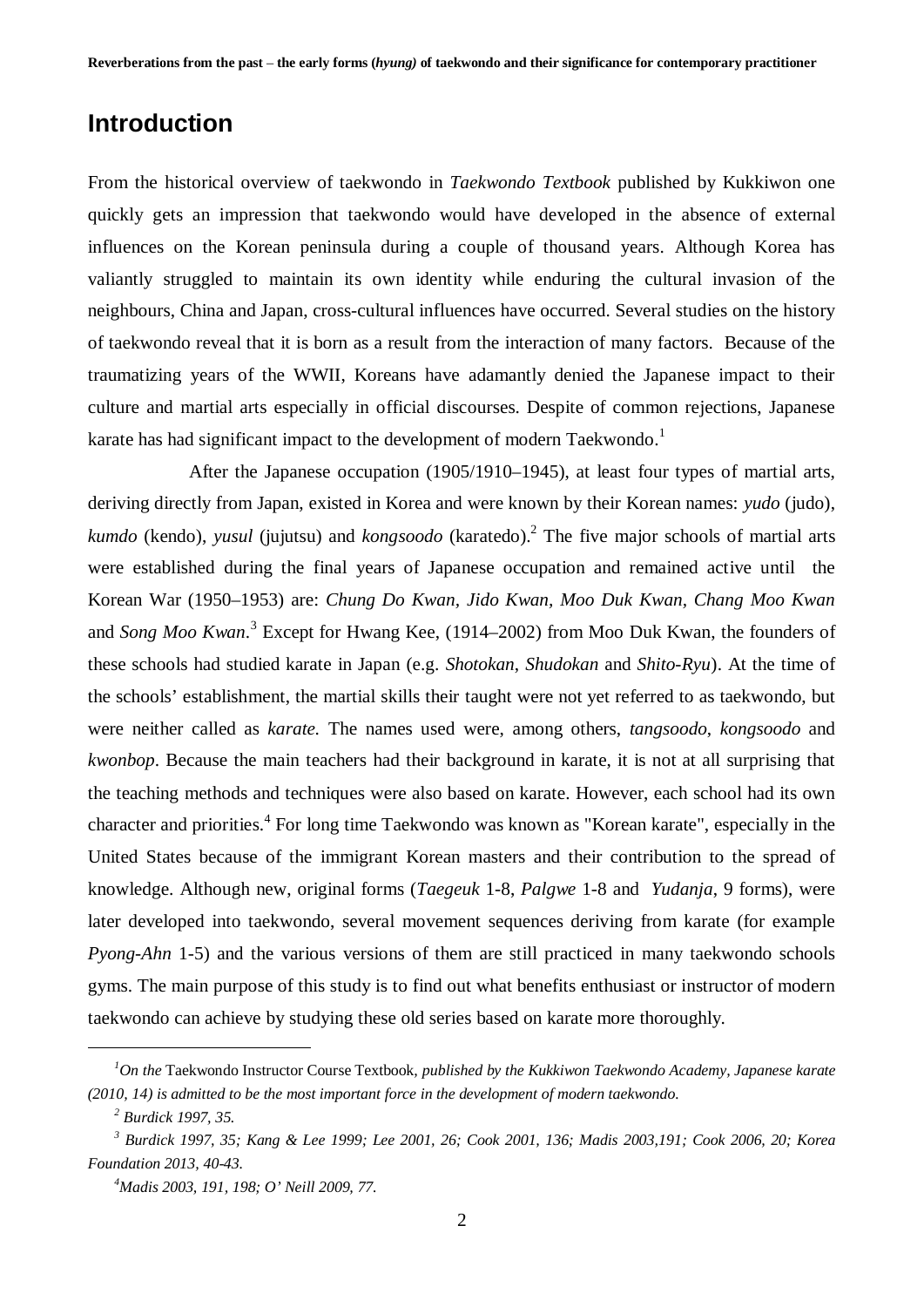#### **1. The descendants of Shotokan**

The first school before modern taekwondo, *Chun Do Kwan*, was founded by **Lee Won Kuk** (1907– 2003) who had moved to Japan at age 19 in 1926. Lee studied law at Chuo University, where he also started karate training with the founder of Shotokan, **Funakoshi Gichin** (1868–1957) and his son Yoshitaka (1906–1945).<sup>5</sup> Depending on the historical sources, the grade which Lee is claimed to have achieved under the auspices of Funakoshi varies from 2nd to 4th dan.<sup>6</sup> In 1944, Lee returned to Seoul and established his own school. In 1953, **Son Duk Sung** (1922–2011) became the school's second grandmaster. After moving to the United States in 1963, Son Duk Sung founded his own, independent organization, World Tae Kwon Do Association (WTA). The Korean versions (*Pyong Ahn*) of *Heian/Pinan* forms (*kata*) were also part of the Son's curriculum and they are introduced in the book *Korean Karate: The Art of Tae Kwon Do* (1968), which he published with Robert J. Clark.<sup>7</sup>

In turn, *Yun Moo Kwan Kong Soo Do Bu / Jido Kwan* is a school whose roots initially derive from a judo school. *Chosun Yun Moo Kwan* is a judo school founded in 1931 to represent Japanese *Kodokan*, the headquarters of judo. In the 1940s, **Lee Kyong-suk**, the school's founder, hired **Chun Sang Supi** to teach judo and *kongsoodo* (karate in Korean). Chun had learned karate at a younger age (possibly Shotokan) and judo while studying in Japan.<sup>8</sup>

School called *Song Moo Kwan* was founded by **Ro Byung Jick** (b. 1919) in 1946. Whilst in Japan (1936-1944), Ro studied Shotokan karate in Funakoshi's school at the same time with Lee Won Kuk, and reached the 1st dan. Name of the school also refers to the karate background and training in Japan of founder.<sup>9</sup>

### **2. The descendants of Shudokan and Shito-Ryu**

The second grandmaster of Jido Kwan, **Yoon Kwe Byung**, studied *Shudokan* karate taught by Toyama Kanken (1888–1966), and achieved the 4th dan. In the 1950s, Toyama wrote a book that contains a list of instructors, including with their grades both Yoon Ui-byung (Yoon Kwe Byuong) and **Yoon Byung In** (1920–1983), the main instructor of the school called *YMCA Kwon Bub Bu*.

1

*<sup>5</sup> Kang & Lee 1999, Chapter 1, Section 1; Madis 2003, 191-194; Korea Foundation 2013, 41* 

*<sup>6</sup> See Madis 2003, 192; Chun & Cook 2013, 19.* 

*<sup>7</sup> See Son & Clark 1968 and Simpkins & Simpkins 2002.* 

*<sup>8</sup> Madis 2003, 195, 286; Shaw 2003, 12.* 

*<sup>9</sup> Burdick 1997, 36–37; Kang & Lee 1999, Chapter 1, Section 5; Shaw 2003, 17; Madis 2003, 194; Chun & Cook 2013, 25.*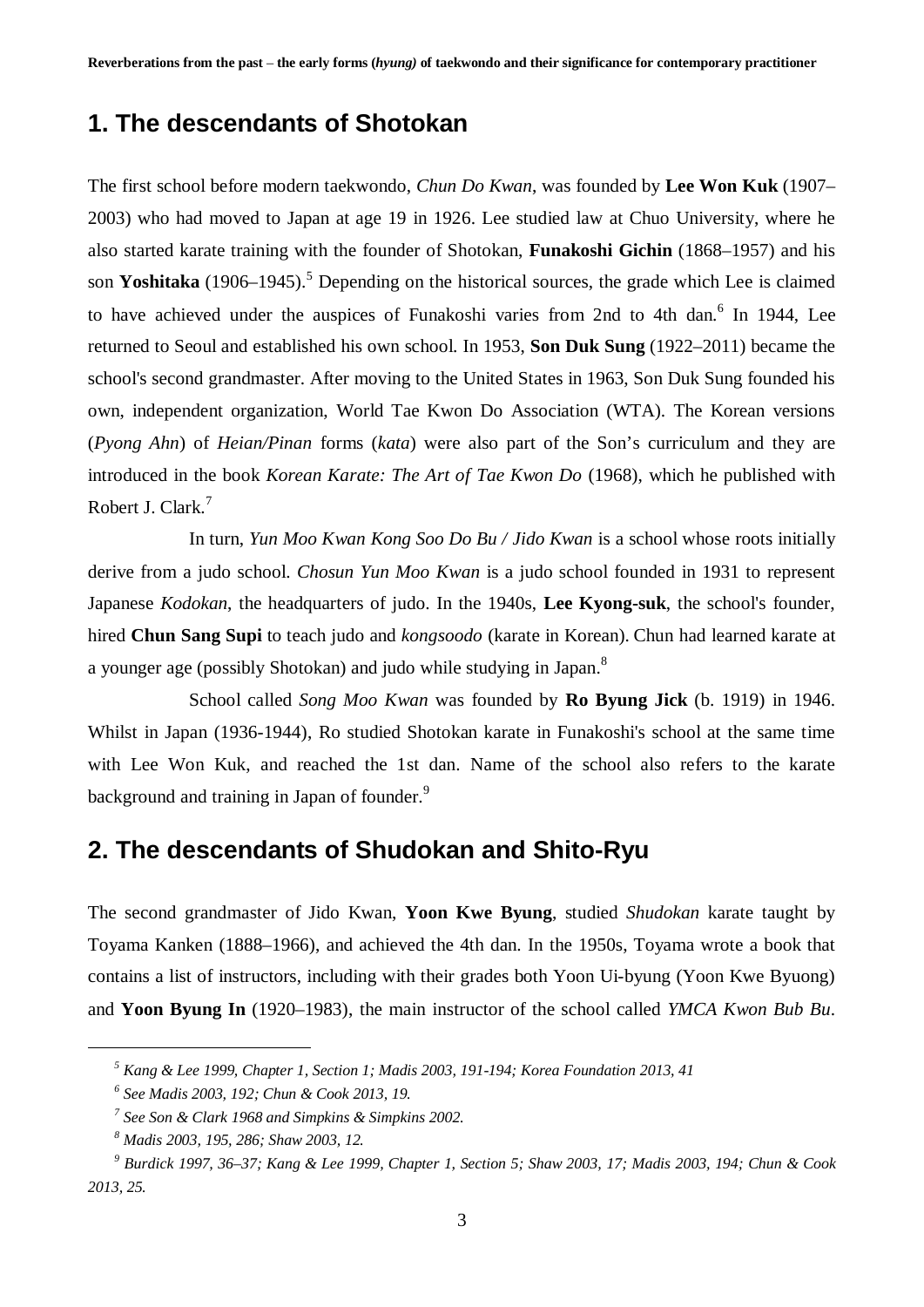Later on, **Mabuni Kenwa** (1889–1957), the founder of *Shito-Ryu* karate awarded Yoon Kwe Byung with 7th dan.<sup>10</sup> Several sources suggest that Yoon Byung-in was missing in action during the Korean war, like his close friend Chun Sang-sup. However, school was reopened after the war in 1953 and **Lee Nam Suk** (1925–2000) with **Kim Soon Baen** were responsible for teaching. Lee also changed the school's name to *Chang Moo Kwan*. 11

#### **3. Hwang Kee – a man following his own heart**

Initially, the founder of *Moo Duk Kwan,* **Hwang Kee** (1914–2002), referred to martial skills he taught as *hwasoodo.* Later, however, he changed it to *tangsoodo*. According to his own records, Hwang studied the traditional Korean martial arts (*taekkyon, subak*) in his youth. He has also claimed studying Chinese martial arts in 1936–1937, and, during years 1939–1945, Okinawan karate from books by unknown authors.<sup>12</sup>

Hwang seems to have been influenced more by Japanese than Chinese martial traditions. Basic forms (*hyung*) of tangsoodo are almost identical when compared to the Shotokan forms (kata). For example *Pyong-Ahn* 1-5 are based on five *Heian/Pinan* katas, which originate from Okinawa.<sup>13</sup> In many sources, Okinawan Itosu Anko (1832–1915) is named as the developer of these katas. He is said to have used the kata called *Channon* (Ch. *Chiang Nan*, Kor. *Kang Nam*), learned from a Chinese teacher, as the starting point.<sup>14</sup> However, Hwang has claimed that he imported them from China.<sup>15</sup>In 1949, Hwang published the book, which can be regarded as the first modern Korean martial art guide: *Hwasu-Do Kyo Bon* (花手道敎本, Hwasu-Do Manual). His second book, *Tangsu-Do Kyo Bon* (唐手道敎本, Tangsu-Do Manual), was published 1958 and it introduces, among other things, *Pyang Ahn* 1–5 –forms (*hyung*).<sup>16</sup>

*<sup>10</sup> Madis 2003, 197; McLain 2009, 35; O'Neil 2009, 76.* 

*<sup>11</sup> Burdick 1997, 36, 39; Kang & Lee 1999, Chapter 1, Section 4; McLain 2009, 36-37.* 

*<sup>12</sup> Madis 2003, 1999: Adrogué 2003, 22; Korea Foundation 2013, 41-42.* 

*<sup>13</sup> Burdick 1997, 36.* 

*<sup>14</sup> Bishop 1999, 89; Schmeisser 2004, 2; Abernethy 2004b, 3; Clayton 2010, 93-94.* 

*<sup>15</sup> Hancock 1999, 126.* 

*<sup>16</sup> Moenig 2012, 17–18; Moenig 2010, 10; Hwang 1958.*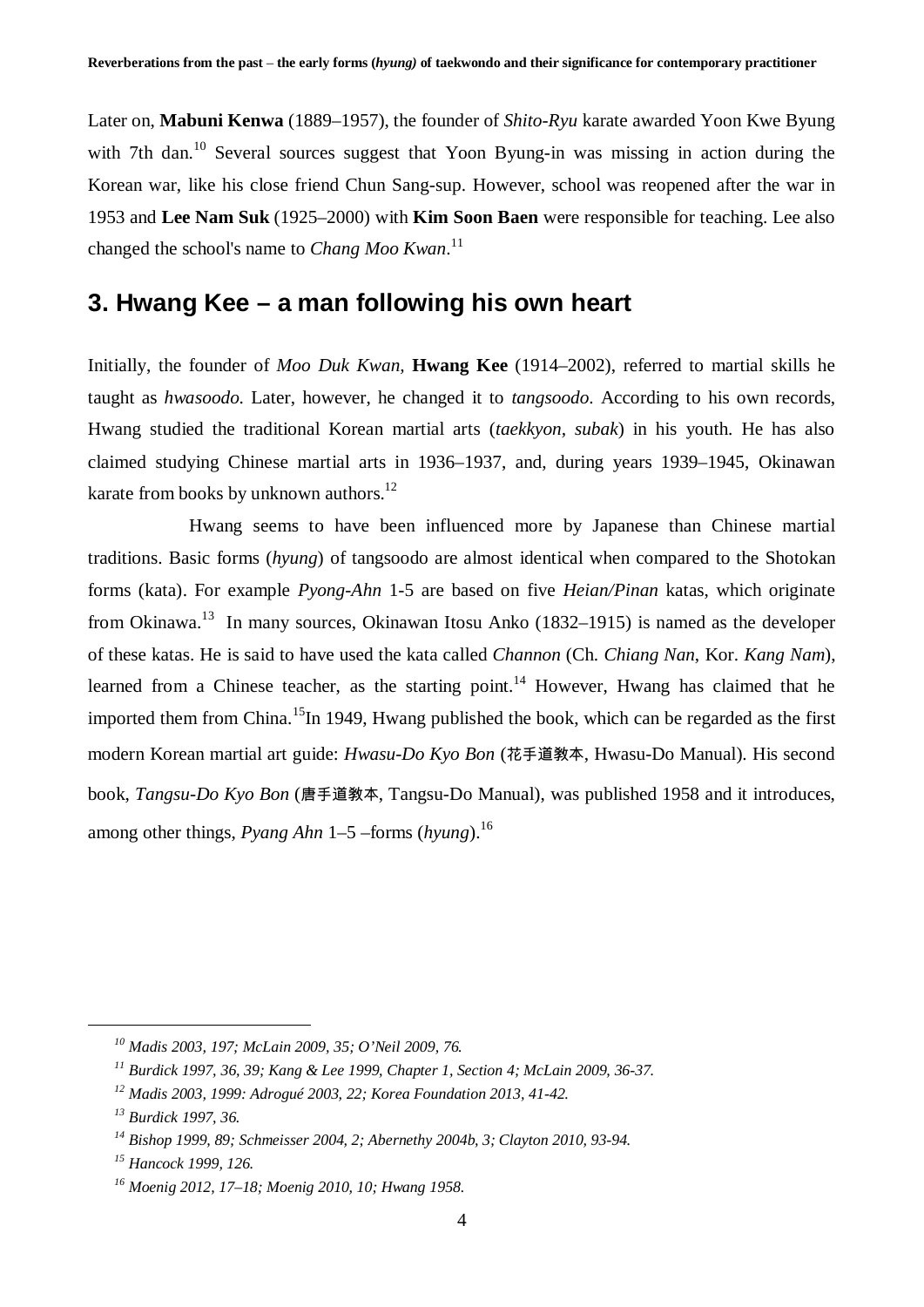| School (kwan)                                          | <b>Founder/leader</b>                  | <b>Called his art</b>                                 | <b>Background of founder/</b><br>leader                                                                             |
|--------------------------------------------------------|----------------------------------------|-------------------------------------------------------|---------------------------------------------------------------------------------------------------------------------|
| Chun Do Hwa * (1944),<br>Chun Do Kwan (1951)           | Lee Won Kuk.<br>Son Duk Sung (1951)    | Tangsoodo (Tangsudo)                                  | Lee: karate (Shotokan, under<br>Funakoshi Gichin ja Yoshitaka<br>(Gigo)                                             |
| Song Moo Kwan (1944/<br>1946)                          | Ro Byong Jick                          | Kongsoodo (Kongsudo)                                  | Karatea (Shotokan, under<br>Funakoshi) in Japan.                                                                    |
| Moo Duk Kwan<br>(1945/1947)                            | Hwang Kee                              | Hwasoodo (1945)<br>Tangsoodo (1947)<br>Subakdo (1957) | Karate out of books (Shotokan?)<br>claimed to have studied also<br>taekkyeon and Chinese martial<br>arts.           |
| Choson Yun Moo Kwan<br>(1946),<br>Ji Do Kwan<br>(1951) | Chun Sang Sup,<br>Yun Kwei-byug (1951) | Kwonbop ja/tai<br>Kongsoodo (Kongsudo)                | Chun: karate (Shotokan or Shito-<br>$ryu$ ) and judo in Japan.<br>Yun: karate (Shito-ryu and<br>Shudokan) in Japan. |
| YMCA Kwon Bup Bu<br>(1946), Chang Moo Kwan<br>(1953)   | Yoon Byung-in<br>Lee Nam Suk $(1953)$  | Kwonbop                                               | Chinese martial arts (quanfa,<br>Kor. kwonbop), karate<br>(Shudokan) in Japan.                                      |

Table 1. Founders and leaders of the original five schools.\* Madis 2003, 193.<sup>17</sup>

## **4. Early forms (***hyung***) of taekwondo**

During the phase of unification (1960s) different schools practiced forms that had derived from karate. Each kwan had its own promotion system and this was problematic for everybody. The Inspection Team was established in order to erase differences in forms (*hyung*), free sparring (*daeryun*) and breaking (*kyokpa*). The first dan promotion with harmonized requirements (*Jun Kuk Seung Dan Shimsa Dae Hwe*) was held on 11 November 1962, and 25 judges participated in the evaluation. However, forms that candidates presented still mainly derived from karate.<sup>18</sup>

The role and focus of forms differs somewhat among various martial arts. In particular, Japanese martial arts often see forms as the backbone of the arts to which everything else is based. Form has also been a way to "write down", to memorise, a huge number of martial skills. Through the forms it has been possible to store and transfer principles of art to the future generations. The main aim was the deeper adoption of few forms than superficial management of a large group. Almost every source on karate's history maintains that the old masters devoted lot of time to kata training. Funakoshi, for instance, in his book *Karate-do Kyǀhan* states that a complete control for one kata could take three years. Moreover, it was not at all uncommon that the expert of

*<sup>17</sup> Moenig 2010, 20–21; Moenig 2012, 55; Moenig 2013, 330.* 

*<sup>18</sup> Kang & Lee 1999, Chapter 2, Section 8. At that time form called '*hyung*', the word '*poomsae*' appeared in 1987.*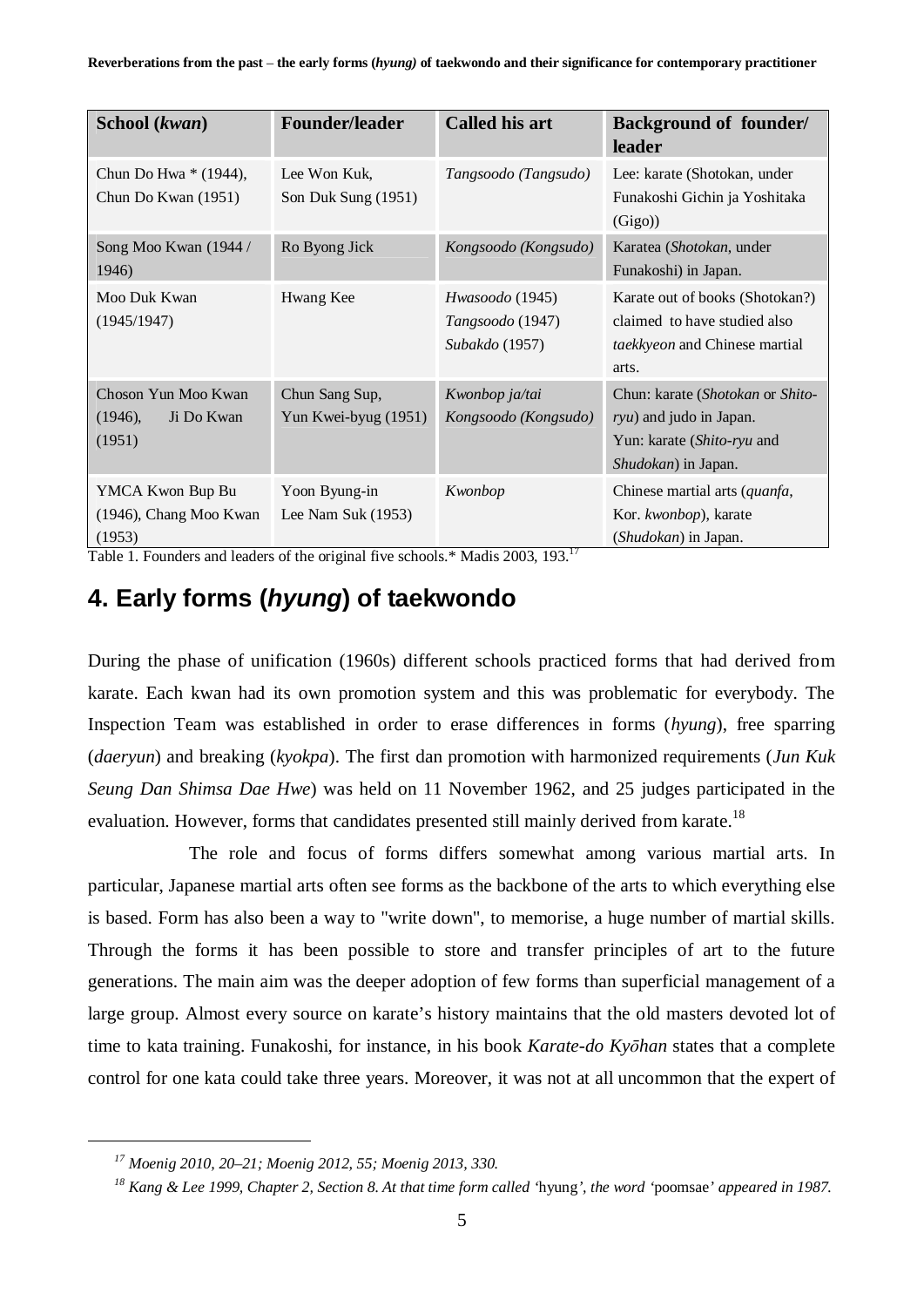art knew only three to five katas.<sup>19</sup> The perception is voiced in the saying 'one kata, three years' (*hito-kata sannen*). Especially in Okinawa (*toudi*), this tradition was strong.<sup>20</sup> The kata represented both a comprehensive combat system and the style.

| $1.$ dan        | 2. dan           | $3.$ dan  | 4.dan      | <b>5. dan</b> |
|-----------------|------------------|-----------|------------|---------------|
| Pyong Ahn $1-5$ | Balhan Hyung Dae | Ship Su   | Chul Ki 3  | Kong Sang Kun |
| Chul Ki 1       | Chul Ki 2        | Pal Sae   | Naebojin 3 | Kwan Kong     |
| Naebojin 1      | Naebojin 2       | Yon Bi    | Kima 3     | Oh Ship Sa    |
| Ja Won          | Kima 2           | Dan Kwon  | Ja Un      | Ship Sam      |
| Hwarang*        | Choong Moo*      | No Pae    | Jin Soo    | Ban Wol       |
|                 |                  | Ge Baek * | Jam Hak    | Pal Ki Kwon   |
|                 |                  | UI Ji *   | Jin Dong   |               |
|                 |                  |           | Sam II     |               |
|                 |                  |           |            |               |

Jang Kwon

Table 2. Required forms in the dan promotions in the 1960s, (Kang & Lee 1999).\* Forms of Oh Do Kwan (today known as ITF).

During the 1900s karate training of kata has changed and because of this, the number of katas required to be mastered in various schools has increased. On the one hand, focusing on just few forms enables in-depth learning of the forms, but on the other hand mastering different forms gives a broader picture of the art's dimensions which will diversify the training. The aim of the exercise has also changed. Original purpose of *toudi* and later karate was to defend oneself, but over time, the main focus has shifted from martial applications of learning to the development of the physical characteristics. Practicing the forms as sport and competition obscured the application of forms for the sake of developing more spectacular techniques. Due to historical reasons, similar trend is also found in taekwondo (for example high kicks and smooth rhythm of movements in technical competitions). Today Taekwondo represents a modern martial sport, which focus is mainly on kicking techniques, because in a match kicks result much more points compared to punches.

The current requirements of promotion impose its own internal pressures for continuous learning: usually, at each level, a minimum of one new form besides the already learned ones is required. During the early days of the old schools, which preceded taekwondo, not so many forms were practiced. One of the main reasons was that the students' grades at that time were still quite low and the other, as already mentioned above, the basic principles of karate emphasized on qualitative, not quantitative, learning of the forms. Some forms, practiced in variety of different

*<sup>19</sup> Funakoshi 1957/2010, 38. See also Kane & Wilder 2005, 12-13.* 

*<sup>20</sup> Klemola 1988, 120, 122; Kane & Wilder 2005, xxvii.*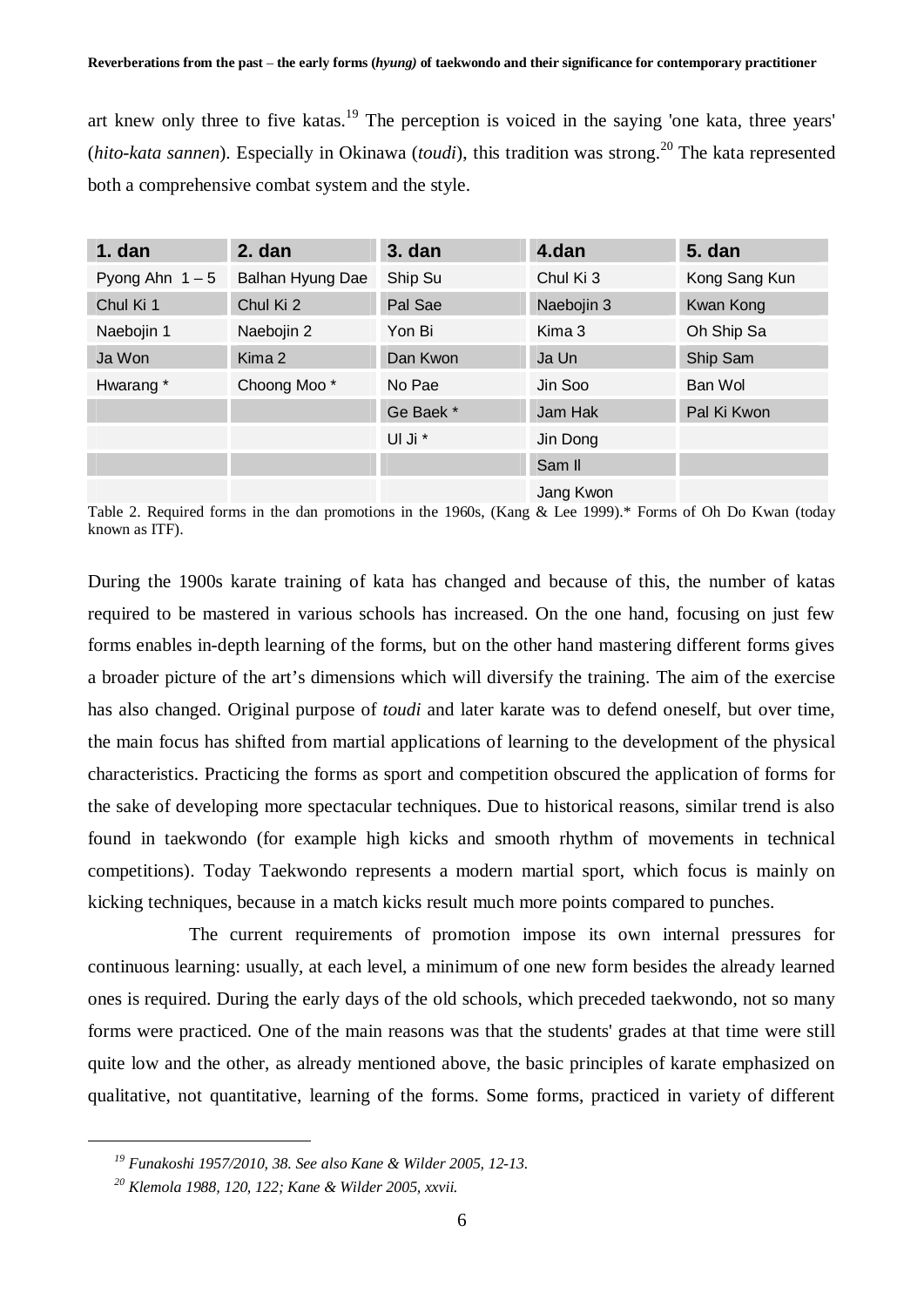styles of karate have a history of even hundreds of years. However, forms with Korean origin and currently used in taekwondo were developed after the Korean War (1950–1953). When studying the martial applications of taekwondo forms one must open-mindedly take into account the role of the forms deriving from Okinawa, Japan as well as China in this complex development process.

### **4. The impact of karate forms (***kata***) to taekwondo forms (***hyung, poomsae***)**

In terms of movements and techniques, self-defence is the essential basis for karate forms. In taekwondo, the relation to self-defence has not been a priority or explicit aim. It is quite unlikely that the newer forms of taekwondo should have embodied hidden techniques in the same way as the early forms of karate. This is partly due to the fact that taekwondo forms have evolved in the era when the martial arts were increasingly regarded as sport and they techniques and teaching were adapted for new intentions. There was no longer a direct need to include the elements of selfdefence in the forms. Furthermore, it was not necessary anymore to hide the techniques as it was during the early days of karate. Compared to many forms of karate, the movements in taekwondo forms (for example *Taegeuk*-serie) are simpler, more succinct and straightforward. Old forms of karate are, however, partly used as a model when developing the taekwondo forms and consequently, it is possible to find elements of self-defence deriving from this interconnection.<sup>21</sup> There is nothing mystical in the "hidden" applications though – they are simply applications that are not obvious from the very first glance. The development of WTF and Kukkiwon (*Taegeuk, Palgwe, Yudanja*) forms started in 1965. At that time, in order to achieve a unity in their own Korean martial art, Korean Taekwondo Association (KTA) founded the committee to replace the used karate forms for new ones. In 1967, the results of two years efforts were published as eight forms for colour belt grades (*Palgwe*) and as nine forms (*Yudanja*) for black belt (dan) grades. *Taegeuk* forms were published in  $1972.<sup>22</sup>$ 

*The Kukkiwon Textbook* maintains that the basic techniques are the basis for the form and the match, in turn, is the practical application of the form.<sup>23</sup> In this sense, taekwondo is thus technique-orientated, while karate gives more emphasis on the form. Nonetheless, the Kukkiwon's perception that the match is the practical application of form is contradictory: among the 17 official forms by Kukkiwon, the most widely used technique in matching, the roundhouse kick (*dollyo* 

1

*<sup>21</sup> Gylling 2008, 22–23.* 

*<sup>22</sup> McLain 2009, 38–39; Cook 2011a, 31–32; Cook 2011b, 62–63; Chun & Cook 2013, 40, 43; Moenig & Cho & Kwak 2014, 168. Moenig & Cho & Kwak claim that* Taegeuk *forms where introduced in 1971.* 

*<sup>23</sup> Kukkiwon 2006, 304.*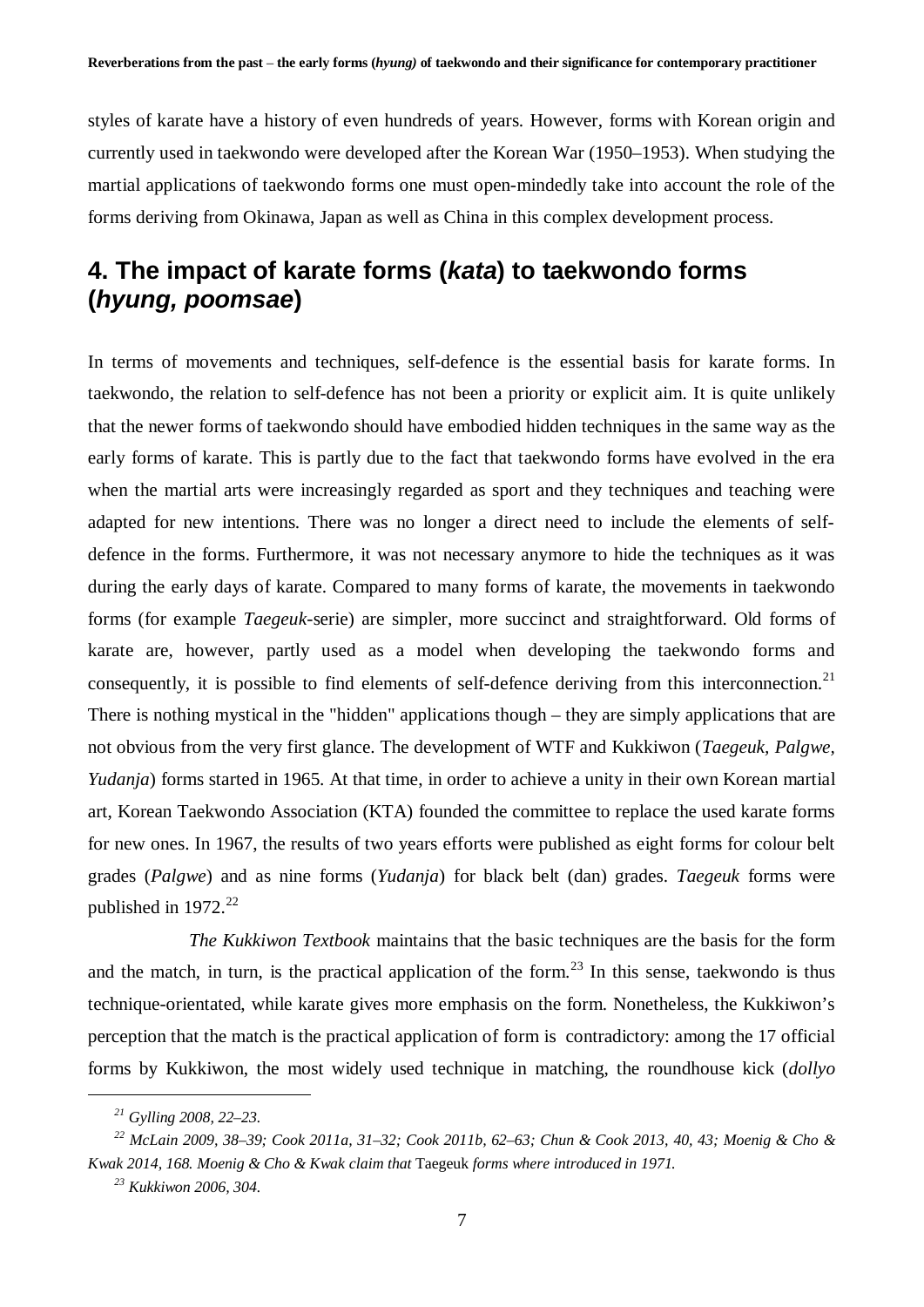*chagi*), can be found only in one form (*Taegeuk Yuk Jang*).<sup>24</sup> At the same time, the most commonly occurring kicks of forms, front- and sidekicks (*ap chagi*, *yop chagi*), are rarely used in match to get points. In addition, the forms contain plenty of hand techniques, which are not employed in match at all.

*Taebaek-poomsae* is an illuminating example of the effect of karate kata: apparently a significant part of its movements originate from *Heian/Pinan* forms. A combination of three techniques is directly borrowed from *Heian Nidan*. Following them is the blocking/kick combination of three techniques from the beginning of the *Heian Yodan*, completed on both the right and the left, summing up a total of 12 movements. Similarly, one combination of the four techniques comes from *Heian Sandan*. Also the pattern of these forms (in Japanese *enbusen*) is very similar with *Taebaek*. Blocking with two hands (in Japanese *chudan uchi uke gedan barai*) at the beginning of the *Heian Sandan* can be found in the end of *Taebaek* (*kawimakki*). Naturally this evolution has taken place through Korean versions (*Pyung ahn*) of *Heian/Pinan* forms.

Why one should take a closer look to the older forms of taekwondo? If the interpretation of the newer forms also includes the original models and their various versions, it is possible to gain understanding of the original purpose of individual techniques along with the technique combinations. Taekwondo is a modern martial art, which includes a number of older martial arts techniques. A movement or a technique which is usually interpreted as blocking or strike can be used as falling, throwing or even lock in a given situation (the original *Heian/Pinan* katas, for instance, include throws and fallings). Viewed from this perspective, many of the twohand blocking becomes interesting. Often in taekwondo they (*kawi makki, wesanteul makki, santeul makki, olgul kodureo yop makki*) are unilaterally interpreted either blocking two simultaneous attacks by one opponent (kick and punch) or two simultaneous attacks by two opponents (kick and  $kick$ ).<sup>25</sup>

In karate, kata interpretations (*bunkai*) and search for applications have a longer tradition. The applications of techniques are already rather well-known and there is plenty of literature on the subject. Through this approach, functioning self-defence applications can also be found in the forms of taekwondo although similar tradition of interpretation of forms is almost missing in taekwondo today. Often taekwondo self-defence exercises (*hosinsul*) are not directly related to the forms but to the individual techniques. Taekwondo has no consistent practices, principles or methods to explore applications. In addition, taekwondo literature introducing

*<sup>24</sup>* The Textbook of Taekwondo Poomsae *published in 2009 by Kukkiwon notice that particular kick is rare on forms (2009, 94).* 

*<sup>25</sup> See e.g. Kukkiwon 2006, 414, 473, 504, 573.*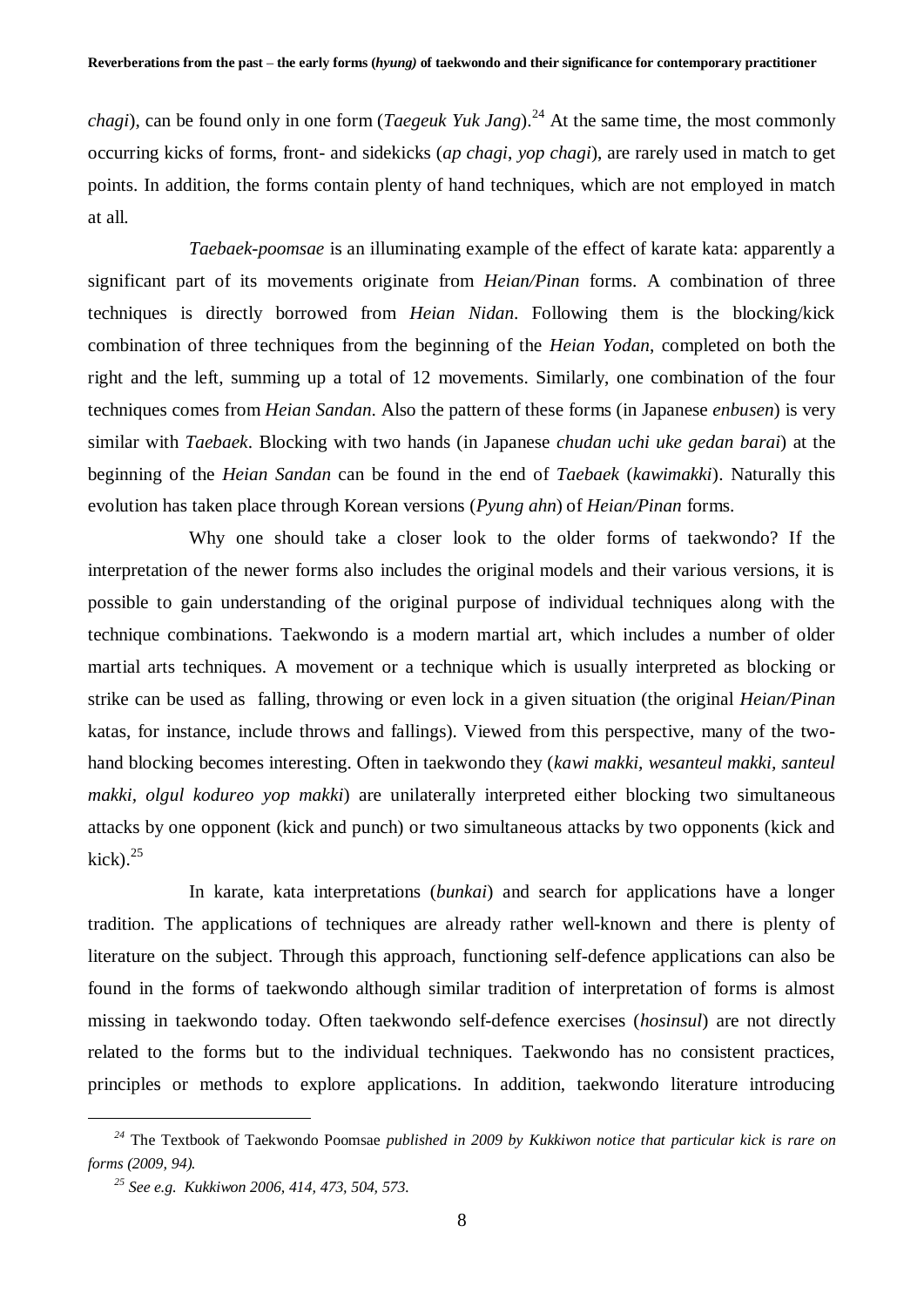applications remains rare and in case of any applications introduced, the approach stays at the basic level of interpretation.<sup>26</sup> It is even difficult to find Korean term, *bunseok*, which indicates analysis of forms in the existing taekwondo literature. *Poomsae* seminars tend to focus on improving the technology without investigating actual applications.

### **5. Interpretation of forms**

Of course, when looking for applications one must keep in mind that the form represents the ideal. The actual physical conflict is always a chaotic situation, where the attack does not always happen as expected. For this reason, envisaged counter movement may not work exactly as it is shown in the form. The most important thing is to practice the principle of movement, which leaves some space for reaction or for a possibility to make variations. The main goal of application is effectiveness and efficiency, not the exact repetition of form. What appears as a smooth motion when one performs a form, can easily become rougher and angular, when it is applied to the actual situation. The visual effect is irrelevant and instead the efficiency of a technique is the only thing which is matters then. Related to a confused physical conflict is also the general misleading assumption that every skilled fighter always behaves as a martial art enthusiast, following the learned techniques. Because of this misconception, the different types of manuals present defence for the typical attacks of that specific martial art in question. However, in the self-protection situation it is very unlikely that an attacker behaves as martial art enthusiast in the training hall or sports championships. An attacker will exploit – and preferably at close range – wicked and simple practices and techniques which are prohibited in combat sports. One needs to take into account these realities in training self-defence.

#### *5.1 Interpretation levels*

PhD **Timo Klemola,** Finnish researcher and experienced karate enthusiast, distinguishes the interpretation of karate kata into at least the following six dimensions: 1) basic interpretation, 2) locks, throws, shokes etc. (Jap. *tuite*, Kor. *kwan jyel sul*), 3) pressure points (Jap. *kyusho*, Kor. *kupso sul*), 4) exercise for inner energy (Jap. *ki*, Ch. *qi*), 5) symbolic level, 6) mental level (meditation in motion).<sup>27</sup> Klemola's approach is principled while martial art instructor Rick Clark's interpretation of forms is somewhat more technical and proposes at least seven levels: 1) blocking,

*<sup>26</sup> See, e.g. Kukkiwon 2006, Chun & Cook 2013.* 

*<sup>27</sup> Klemola 1998, 158, 172.*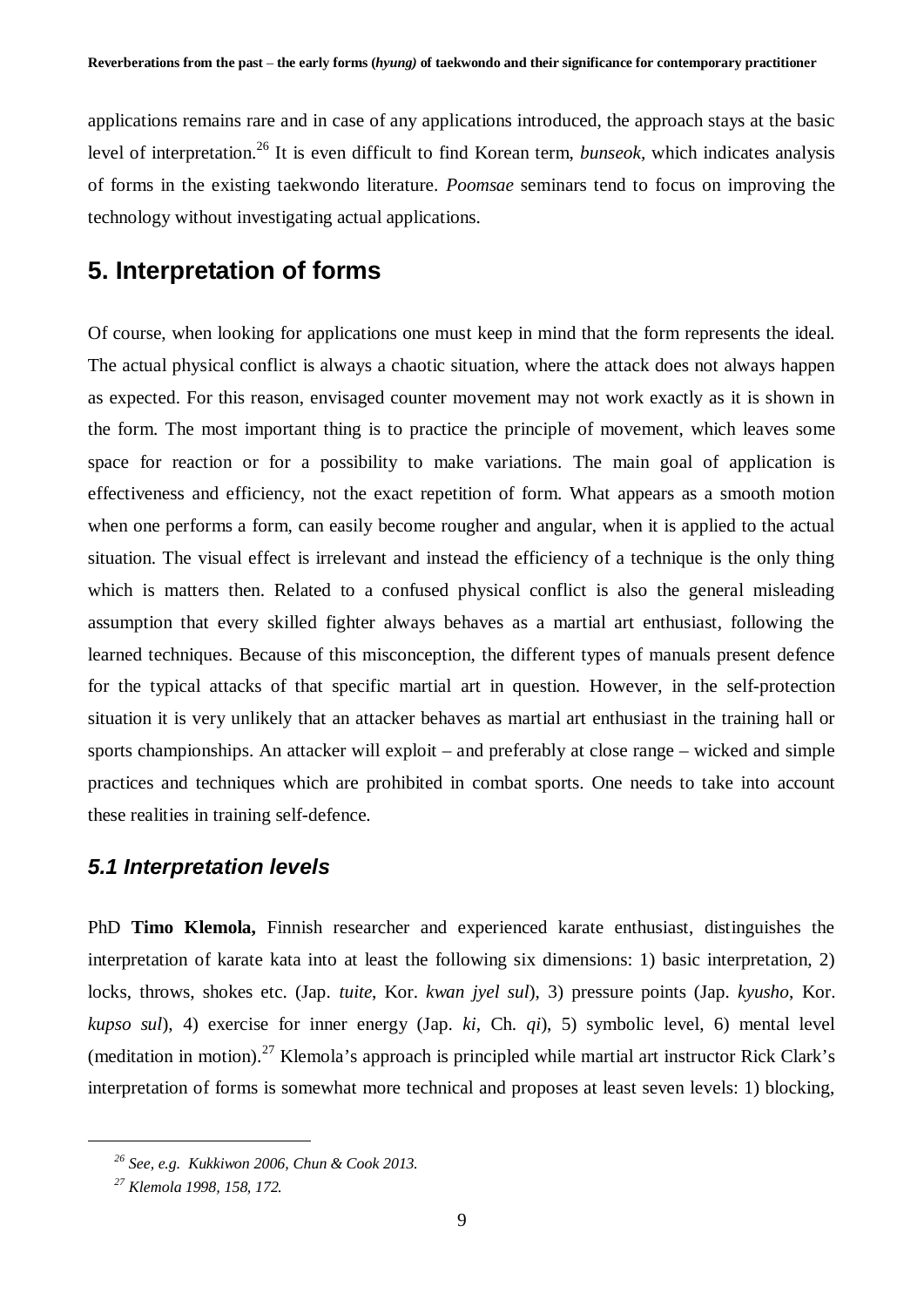2) numbing or localized pain due to vital point strikes 3) joint manipulation to cause pain, compliance, dislocation or breaking 4) throwing techniques, 5) grabbling techniques, 6) knocking out your opponent, 7) potentially fatal techniques.<sup>28</sup> These two levels of interpretation are not mutually exclusive, but complimentary because Clark's more technical distinction provides more detailed approach to Klemola´s levels 2 and 3. Both divisions are also applicable and useful for the interpretation of taekwondo forms. Klemola's mental level is related to the Asian tradition of physical activity, in which different physical exercises are also seen as exercises for the mind, in other words, spiritual exercises.

The analysis of a form requires an open mind. The fact that the every movement of a form can be interpreted in several ways can be taken as a fruitful starting point. Blocking can be a strike, detachment, holding, falling or even throwing, while a strike can be blocking. The closed fist incision can bring a whole new character to the technique. From the shape of a movement one must strive to see the principle contained in it, the idea of the movement. The understanding of the principles of a movement opens up the quite different levels of interpretation. Steps can give a hint, for example, for avoiding and a single technique can show the direction in which the opponent is controlled. Some movement may result as a natural continuation of the previous movement, even if it is not included in the form itself.<sup>29</sup> Worth noting is the counter hand operation: the hand that is returned to the waist (in Japanese *hikite*) can be used for gripping and pulling. It is therefore necessary to use both hands.<sup>30</sup> Also standings will need to be taken into account because they are not made only because of to extravagance, to increase power of legs or the development of the balance, but their purpose is to help to get your body weight to support techniques and / or subvert an opponent.<sup>31</sup> Imaginary opponent is not always attacking with a strike or a kick and stand directly in front of you. Even the techniques of a form – except maybe purely symbolic movements – can be used for many purposes, which open up along with the deepening experience of the enthusiast. While practicing the forms techniques are performed in a specific order. However, at the application stage these normal structures can be removed and even combine techniques from other forms with each others to generate a large number of combinations. Such a nuanced analysis gives new life to the forms: an enthusiast will understand why a technique is done in a certain way, and what are all the possible use for it.

*<sup>28</sup> Clark 2001, xii. Rick Clark has a diverse martial arts background: 8. dan Ryukyu Kempo, 7. Dan Taekwondo Chung Do Kwan, 7. dan Ju-jitsu, 5. dan Judo, 1. dan Hapkido. He has studied martial skills already since 1962.* 

*<sup>29</sup> Klemola 1998, 159–160.* 

*<sup>30</sup> Clark 2001, 49–50; Abernethy 2004a, 12; Schmeisser 2004, 8; Funakoshi 1957/2010, 22.* 

*<sup>31</sup> Abernethy 2004a, 14; Kane & Wilder 2005, 95-97.*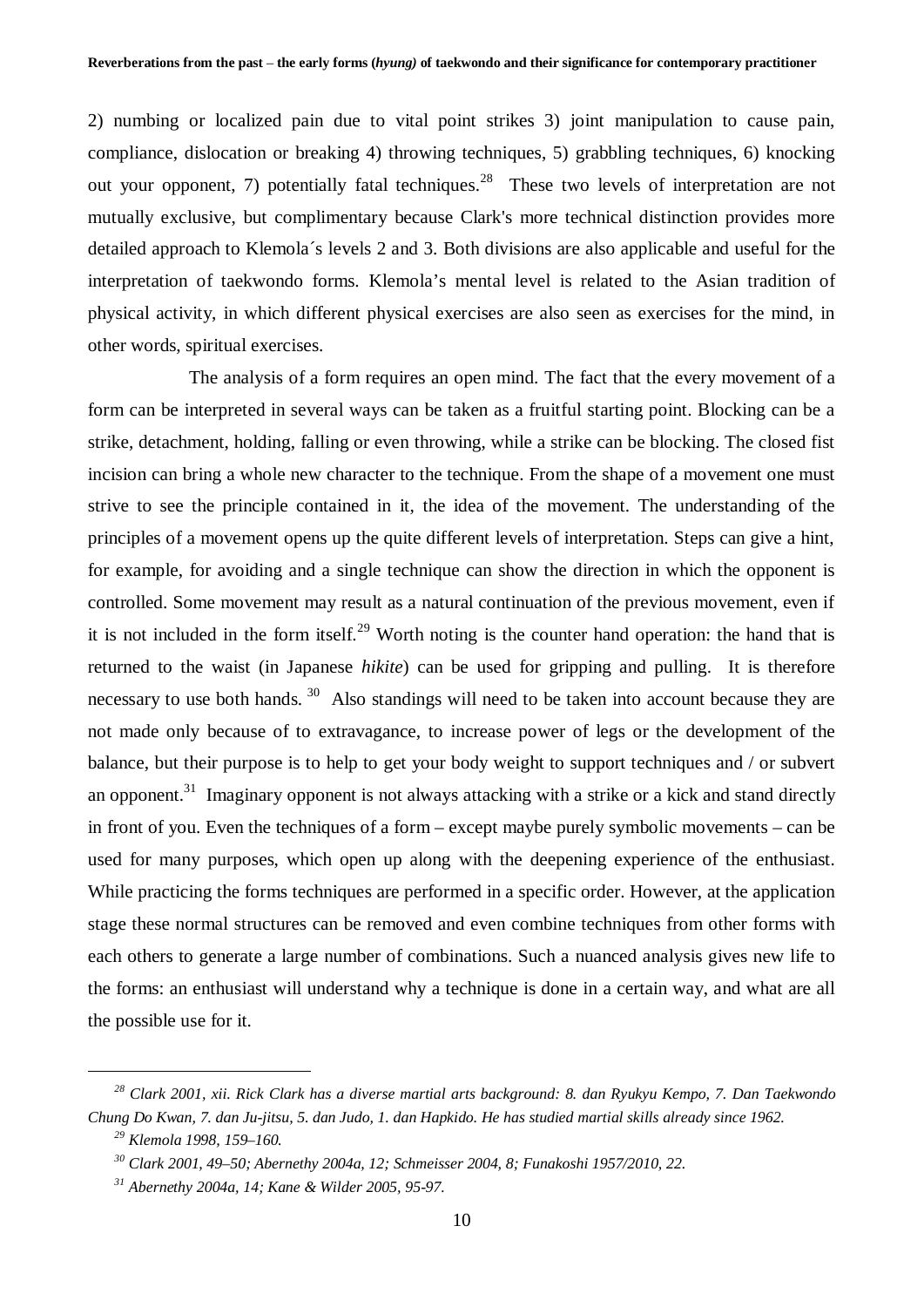In the basic interpretation a movement is taken as it appears in the first sight. This is the so called strike-defence-kick level. A blocking is a blocking and strike is a strike. A variety of training with an opponent and forms (e.g. *gicho*) represent this level. At the next stage, a joint manipulation (in Japanese *tuite*, in Korean *kwan jyel sul*), requires the use of pressure points and there for it directly follows from the joint manipulation. Strikes are aimed directly to the sensitive points of the body. In his book, *Karate-do Kyohan*, Funakoshi specifically introduces 40 points which are relatively far more efficient when striked at.<sup>32</sup> Also the founder of *Oh Do Kwan* (1954), **General Choi Hong Hi**, reveals similar points  $(35)$  in his early book  $(1965)$ .<sup>33</sup> A lot of mystique is connected with pressure points, but from the Western medicine point of view they simply are specific areas of the human body which are more sensitive to the pain or which have easily manipulated neural pathways. From a scientific point of view the existence of pressure points are still under heated debate. Pressure points can serve as a good additional advantage in martial art combat, but their usage cannot be relied upon as the sole technique.<sup>34</sup>

The practicing of forms as an exercise of energy is a method through which an enthusiast can open up one's internal force. According to Klemola, this means a method of body movement in which the force of each movement is applied from the ground through legs, known usually as so-called "grounding". Power is brought through whole combined body to hands. Although specific forms have been created for practicing "grounding", in principle, any kind of form can be made by the mechanics of internal power. It is important to bear in mind that in this context the inner strength does not mean muscular strength, which is generated from tension but the whole body strength, which is born of inner connection.<sup>35</sup>

The circle pattern that is made with both hands into the air, starting from above one's head, in *Koryo poomsae*, is an illuminating example of the symbolic level of form. The movement ends by combining hands slowly down in front of the body (*arae pyojeokchigi*). A similar movement can also be found in the beginning of two karate kata (*Tekki Chodan/Naihanchi*, *Kwankū/Kankū*).<sup>36</sup> In the middle of the circle the left hand is closed into a fist and in terms of symbolism this change can be interpreted as the variation of *um-yang* (*yin-yang*) -principle. *Koryo poomsae* is also the first form of the *Yudanja*-series for black belts. After receiving the first black belt, once again, the enthusiast becomes a student who starts a new learning. The circle closes and

*<sup>32</sup> Klemola 1998, 173–176.* 

*<sup>33</sup> Choi 1965, 34–35.* 

*<sup>34</sup> See. Kane & Wilder 2005, 75–79.* 

*<sup>35</sup> Klemola 1998, 178.* 

*<sup>36</sup> See e.g. Funakoshi 1957/2010, 103–14 (Kwanknj/Kanknj).*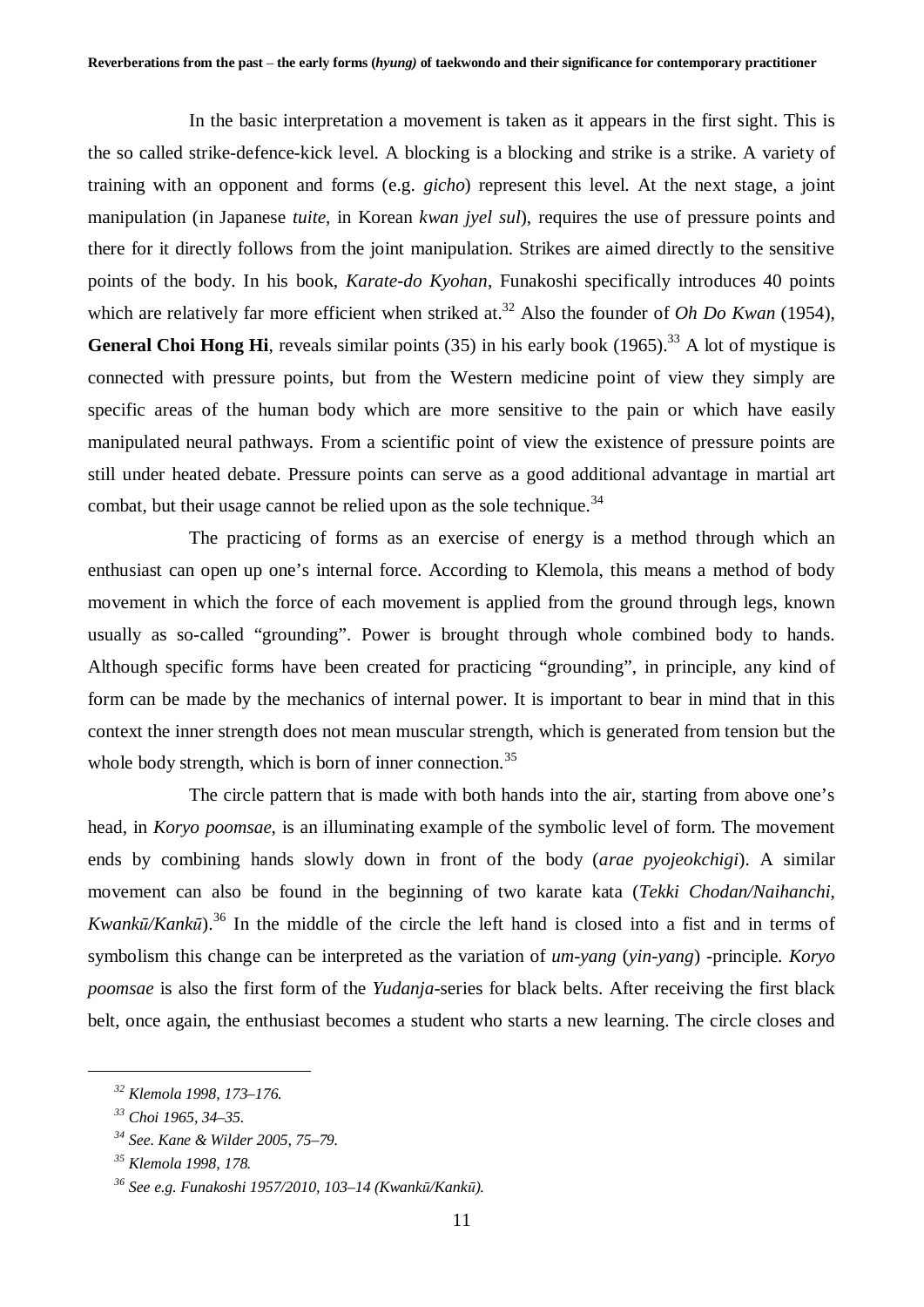the new road begins. According to a more pragmatic view, especially in karate, each movement of the form (kata) is designed to be used in the hand-to-hand combat to end an attack as soon as possible.<sup>37</sup> The above-described movement is also found in the practical applications.

### **Conclusion**

Japanese karate has had a significant impact to the development of modern taekwondo. Self-defence is the essential basis for karate forms. In taekwondo, the relation to self-defence has not been a priority or an explicit aim in developing the forms. Old forms of karate are, however, partly used as a model when developing the taekwondo forms and consequently, it is possible to find elements of self-defence deriving from this interconnection. The connection between katas and self-defence is quite clear in karate. When the interpretation of the newer forms also includes the original models and their various versions, it is possible to gain understanding of the original purpose of individual techniques along with the technique combinations. As a result, the practicing of self-defence, and taekwondo over all, broadens up. Often in taekwondo, self-defence is practiced separately from the forms and consequently, the connection between them is usually blurred even further. Self-defence cannot be learned merely by repeating forms. When practicing of forms is closely to self-defence connected through practical applications it will unite also the training of the basic techniques. One cannot develop the understanding of important aspects of the self-defence, such as the timing and distance, if the techniques are repeatedly practiced only in the air. Of course, the form must first be managed so that it can be applied. Training becomes comprehensive and builds up a stable basis when the same techniques and operating principles are used in basic techniques, forms and selfdefence. One does not necessarily need to look for techniques and approaches for self-defence from outside of taekwondo but, instead, they can be mainly found from taekwondo itself. For its part, the practicing of the old forms is also the study of history of taekwondo at the practical level. The evolution of the forms is inevitably related not only to the technical changes but also to the modern development lifecycle of taekwondo as martial art.

#### **Sources**

<u>.</u>

Bishop, Mark (1999). *Okinawan Karate. Teachers, Styles and Secret Techniques*. 2<sup>nd</sup> edition, revised and expanded. Singapore: Tuttle Publishing.

Abernethy, Iain (2004a). *An Introduction to Applied Karate*. Cockermouth: NETH Publishing (ebook). Abernethy, Iain (2004b). *The Application of the Pinan / Heian Katas.* Cockermouth: NETH Publishing (ebook). Adrogué, Manuel E. (2003). Ancient Military Manuals and Their Relation to Modern Korean Martial Arts. *Journal of Asian Martial Arts*, 12:4, 8–33.

*<sup>37</sup> Abernethy 2004a, 12; Kane & Wilder 2005, 69–70.*